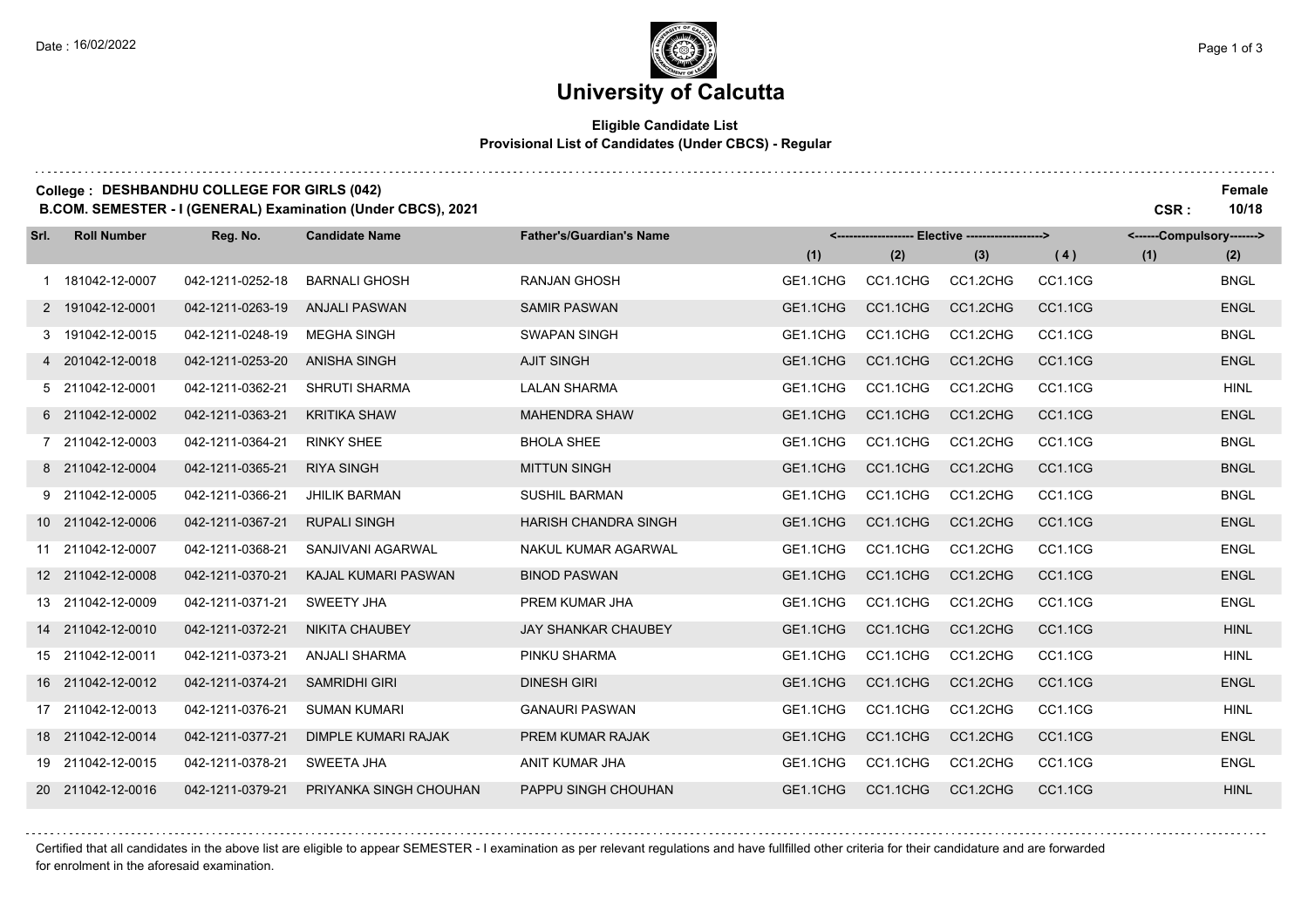## **University of Calcutta**

#### **Eligible Candidate List Provisional List of Candidates (Under CBCS) - Regular**

### **College : DESHBANDHU COLLEGE FOR GIRLS (042) Female**

**B.COM. SEMESTER - I (GENERAL) Examination (Under CBCS), 2021 CSR : 10/18**

| Srl. | <b>Roll Number</b> | Reg. No.         | <b>Candidate Name</b>   | <b>Father's/Guardian's Name</b> | <------------------- Elective ------------------> |          |          |         | <------Compulsory-------> |             |  |
|------|--------------------|------------------|-------------------------|---------------------------------|---------------------------------------------------|----------|----------|---------|---------------------------|-------------|--|
|      |                    |                  |                         |                                 | (1)                                               | (2)      | (3)      | (4)     | (1)                       | (2)         |  |
|      | 21 211042-12-0017  | 042-1211-0380-21 | <b>LAKSHMI RAM</b>      | <b>MANTU RAM</b>                | GE1.1CHG                                          | CC1.1CHG | CC1.2CHG | CC1.1CG |                           | <b>HINL</b> |  |
|      | 22 211042-12-0018  | 042-1211-0381-21 | PREETY KUMARI           | <b>SHYAM DEO SINGH</b>          | GE1.1CHG                                          | CC1.1CHG | CC1.2CHG | CC1.1CG |                           | <b>ENGL</b> |  |
|      | 23 211042-12-0019  | 042-1211-0382-21 | <b>RAKHI KUMARI</b>     | <b>SURESH ROUTH</b>             | GE1.1CHG                                          | CC1.1CHG | CC1.2CHG | CC1.1CG |                           | <b>ENGL</b> |  |
|      | 24 211042-12-0020  | 042-1211-0383-21 | <b>ALKA YADAV</b>       | <b>VISWANATH YADAV</b>          | GE1.1CHG                                          | CC1.1CHG | CC1.2CHG | CC1.1CG |                           | <b>ENGL</b> |  |
|      | 25 211042-12-0021  | 042-1211-0384-21 | <b>MUSKAN SINGH</b>     | <b>DHARMENDAR SINGH</b>         | GE1.1CHG                                          | CC1.1CHG | CC1.2CHG | CC1.1CG |                           | <b>ENGL</b> |  |
|      | 26 211042-12-0022  | 042-1211-0385-21 | PRIYA PANDIT            | <b>ASHOK PANDIT</b>             | GE1.1CHG                                          | CC1.1CHG | CC1.2CHG | CC1.1CG |                           | <b>ENGL</b> |  |
|      | 27 211042-12-0023  | 042-1211-0386-21 | <b>MADHU SINGH</b>      | <b>RAMESWAR SINGH</b>           | GE1.1CHG                                          | CC1.1CHG | CC1.2CHG | CC1.1CG |                           | <b>ENGL</b> |  |
|      | 28 211042-12-0024  | 042-1211-0387-21 | <b>SALINI TIWARI</b>    | <b>JAYIN TIWARI</b>             | GE1.1CHG                                          | CC1.1CHG | CC1.2CHG | CC1.1CG |                           | <b>HINL</b> |  |
|      | 29 211042-12-0025  | 042-1211-0388-21 | <b>SANGITA PRASAD</b>   | <b>TARAK PRASAD</b>             | GE1.1CHG                                          | CC1.1CHG | CC1.2CHG | CC1.1CG |                           | <b>HINL</b> |  |
|      | 30 211042-12-0026  | 042-1211-0389-21 | <b>SWETA DAS</b>        | <b>DIPAK DAS</b>                | GE1.1CHG                                          | CC1.1CHG | CC1.2CHG | CC1.1CG |                           | <b>HINL</b> |  |
|      | 31 211042-12-0027  | 042-1211-0390-21 | <b>JYOTI SHAW</b>       | <b>AJAY SHAW</b>                | GE1.1CHG                                          | CC1.1CHG | CC1.2CHG | CC1.1CG |                           | <b>ENGL</b> |  |
|      | 32 211042-12-0028  | 042-1211-0391-21 | <b>ANJALI PANDIT</b>    | <b>ASHOK PANDIT</b>             | GE1.1CHG                                          | CC1.1CHG | CC1.2CHG | CC1.1CG |                           | <b>ENGL</b> |  |
|      | 33 211042-12-0029  | 042-1211-0392-21 | PREYASHI SAHA           | <b>BISWAJIT DEBNATH</b>         | GE1.1CHG                                          | CC1.1CHG | CC1.2CHG | CC1.1CG |                           | <b>ENGL</b> |  |
|      | 34 211042-12-0030  | 042-1211-0393-21 | <b>ANMOL RASTOGI</b>    | <b>ANIL RASTOGI</b>             | GE1.1CHG                                          | CC1.1CHG | CC1.2CHG | CC1.1CG |                           | <b>ENGL</b> |  |
|      | 35 211042-12-0031  | 042-1211-0394-21 | <b>MONI SHARMA</b>      | <b>VIVEKANANDA SHARMA</b>       | GE1.1CHG                                          | CC1.1CHG | CC1.2CHG | CC1.1CG |                           | <b>ENGL</b> |  |
|      | 36 211042-12-0032  | 042-1211-0395-21 | ANITA KUMARI SHAW       | <b>RAM SWARUP SHAW</b>          | GE1.1CHG                                          | CC1.1CHG | CC1.2CHG | CC1.1CG |                           | <b>HINL</b> |  |
|      | 37 211042-12-0033  | 042-1211-0396-21 | PRIYANKA SHAW           | <b>RAJESH SHAW</b>              | GE1.1CHG                                          | CC1.1CHG | CC1.2CHG | CC1.1CG |                           | <b>ENGL</b> |  |
|      | 38 211042-12-0034  | 042-1211-0397-21 | <b>SHAGUFTA FERDOUS</b> | <b>MD YASIN</b>                 | GE1.1CHG                                          | CC1.1CHG | CC1.2CHG | CC1.1CG |                           | <b>HINL</b> |  |
|      | 39 211042-12-0035  | 042-1211-0398-21 | <b>SABA PARBHIN</b>     | <b>MD SAKIL</b>                 | GE1.1CHG                                          | CC1.1CHG | CC1.2CHG | CC1.1CG |                           | <b>HINL</b> |  |
|      | 40 211042-12-0036  | 042-1211-0399-21 | <b>ASHIFA AZHAR</b>     | <b>MD AZHAR KHAN</b>            | GE1.1CHG                                          | CC1.1CHG | CC1.2CHG | CC1.1CG |                           | <b>ENGL</b> |  |

Certified that all candidates in the above list are eligible to appear SEMESTER - I examination as per relevant regulations and have fullfilled other criteria for their candidature and are forwarded for enrolment in the aforesaid examination.